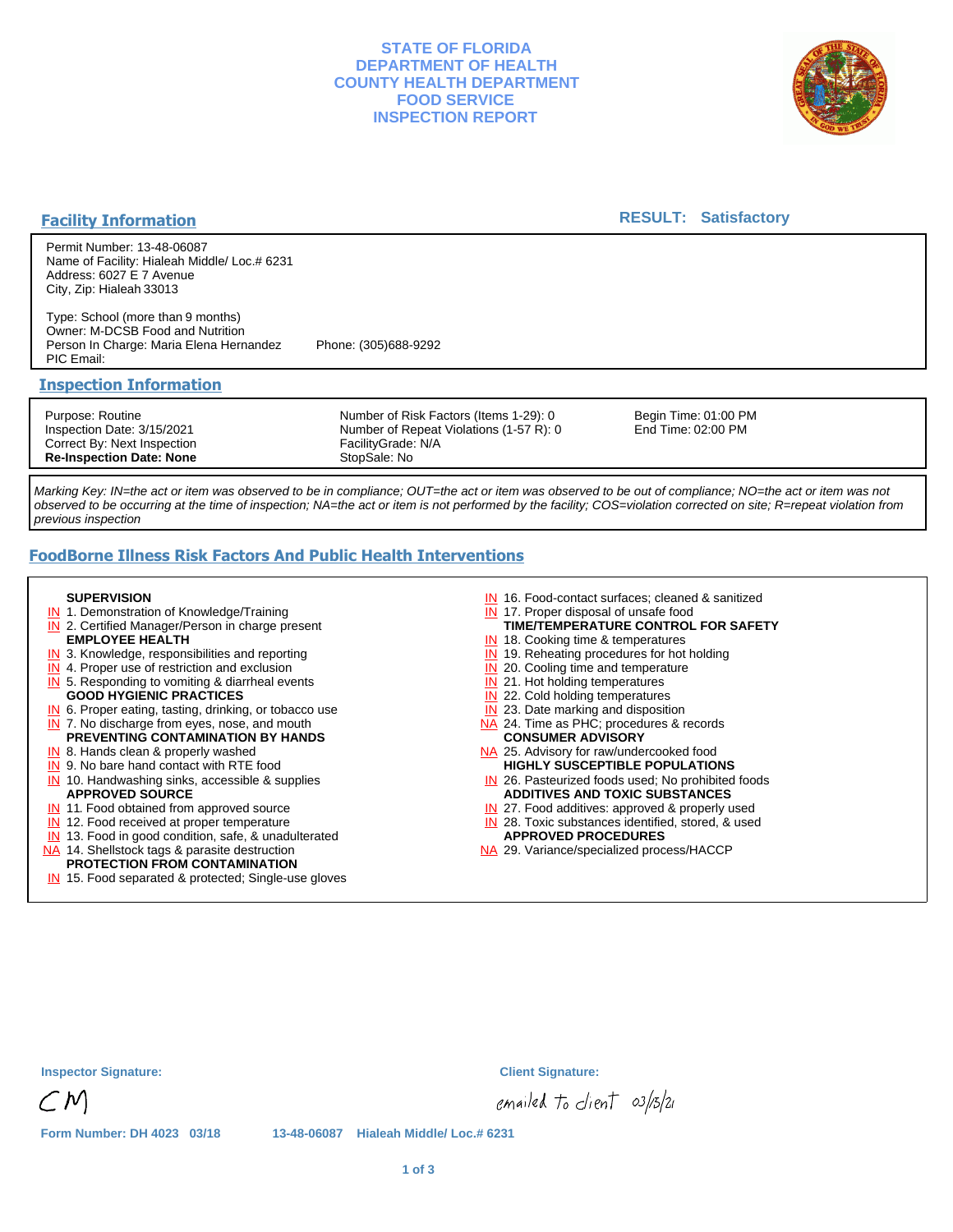## **STATE OF FLORIDA DEPARTMENT OF HEALTH COUNTY HEALTH DEPARTMENT FOOD SERVICE INSPECTION REPORT**



# **Good Retail Practices**

#### **SAFE FOOD AND WATER**

- **IN** 30. Pasteurized eggs used where required
- IN 31. Water & ice from approved source
- NA 32. Variance obtained for special processing
- **FOOD TEMPERATURE CONTROL**
- **IN** 33. Proper cooling methods; adequate equipment
- **IN** 34. Plant food properly cooked for hot holding
- **IN** 35. Approved thawing methods
- IN 36. Thermometers provided & accurate **FOOD IDENTIFICATION**
- IN 37. Food properly labeled; original container **PREVENTION OF FOOD CONTAMINATION**
- IN 38. Insects, rodents, & animals not present
- **IN** 39. No Contamination (preparation, storage, display)
- IN 40. Personal cleanliness
- IN 41. Wiping cloths: properly used & stored
- IN 42. Washing fruits & vegetables
- **PROPER USE OF UTENSILS**
- IN 43. In-use utensils: properly stored
- IN 44. Equipment & linens: stored, dried, & handled
- IN 45. Single-use/single-service articles: stored & used
- IN 46. Slash resistant/cloth gloves used properly **UTENSILS, EQUIPMENT AND VENDING**
- OUT 47. Food & non-food contact surfaces
- IN 48. Ware washing: installed, maintained, & used; test strips
- IN 49. Non-food contact surfaces clean
- **PHYSICAL FACILITIES**
- IN 50. Hot & cold water available; adequate pressure
- IN 51. Plumbing installed; proper backflow devices
- IN 52. Sewage & waste water properly disposed
- IN 53. Toilet facilities: supplied, & cleaned
- **OUT** 54. Garbage & refuse disposal
- IN 55. Facilities installed, maintained, & clean
- **OUT** 56. Ventilation & lighting
- IN 57. Permit; Fees; Application; Plans

This form serves as a "Notice of Non-Compliance" pursuant to section 120.695, Florida Statutes. Items marked as "out" violate one or more of the requirements of Chapter 64E-11, the Florida Administrative Code or Chapter 381.0072, Florida Statutes. Violations must be corrected within the time period indicated above. Continued operation of this facility without making these corrections is a violation. Failure to correct violations in the time frame specified may result in enforcement action being initiated by the Department of Health.

#### **Violations Comments**

Violation #47. Food & non-food contact surfaces

Observed two serving lines not heating. Repair serving lines PC0230516 and PC0230523.

Observed two warmer out of order. Repair warmers PC1111126 and PC1084335.

Observed two milk boxes out of order. Repair milk boxes PC1132027 and PC1132029.

Observed gas kettle out of order. Repair gas kettle PC1105715.

CODE REFERENCE: 64E-11.003(4). Equipment and utensils must be properly designed, constructed, and in good repair.

Violation #54. Garbage & refuse disposal

Observed drain plug missing in recycle dumpster.Provide drain plug.

CODE REFERENCE: 64E-11.003(5). Garbage shall be disposed of to prevent vector harborage. Trash cans will be durable, cleanable, leak proof, insect and rodent resistant, and non-absorbent. Outside storage area shall be of a smooth, non-absorbent material and sloped to a drain.

Violation #56. Ventilation & lighting

Repair or replace three lights out of order in ventilation hood system.

Repair or replace two lights out of order in serving line1.

Repair or replace two lights out of order in serving line 2.

CODE REFERENCE: 64E-11.003(6)(a). Adequate exhaust ventilation hood systems in food prep and warewashing areas shall be provided and designed. 50 foot candles shall be at surfaces where employees work with food and 20 foot candles shall be at surfaces where food is provided to consumers.

**Inspector Signature: Client Signature:**

emailed to client 03/13/21

**Form Number: DH 4023 03/18 13-48-06087 Hialeah Middle/ Loc.# 6231**